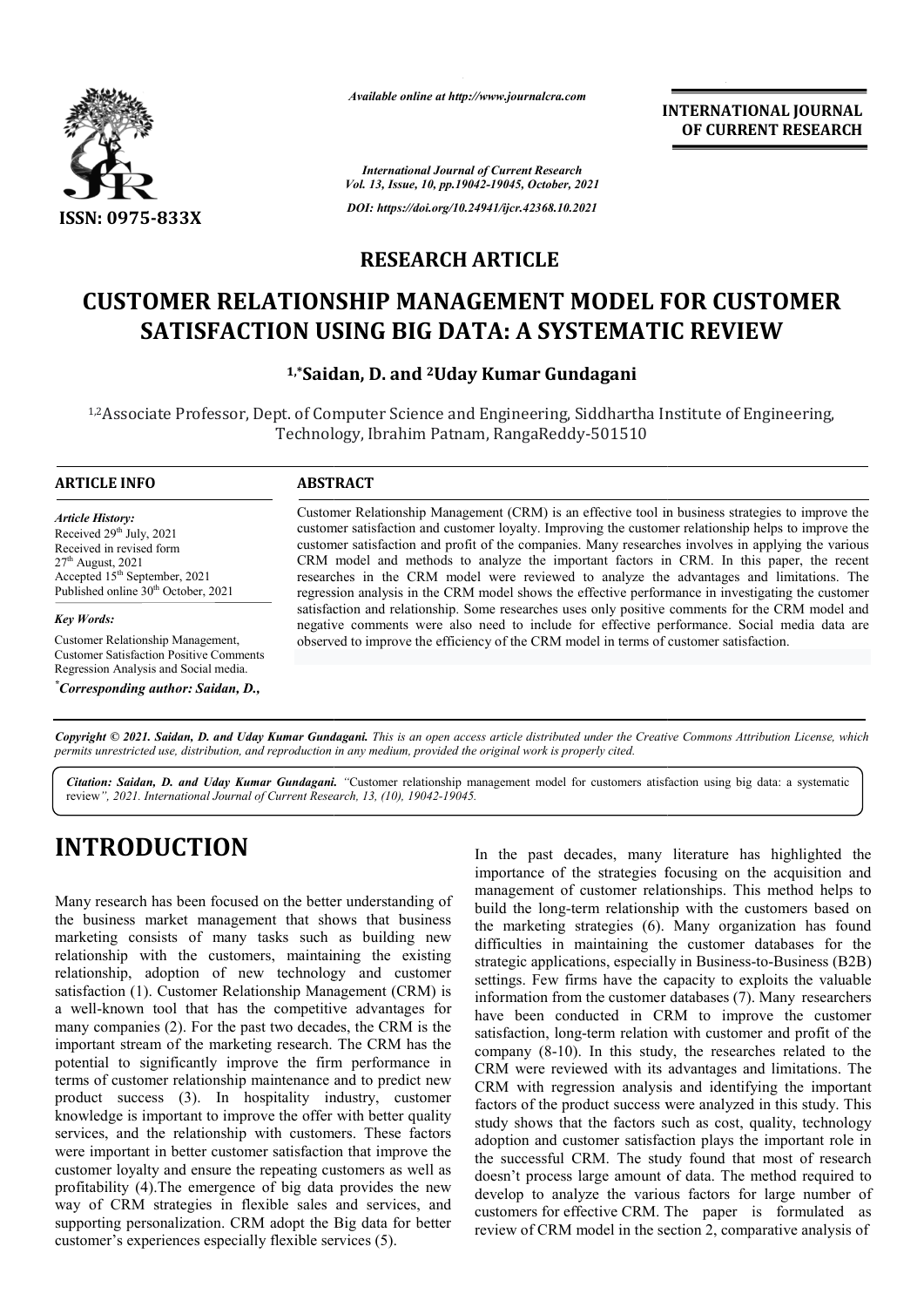| Author(s)                                | Methodology                                                                                                                                                   | <b>Advantages</b>                                                                                                                                                                                                                                                     | <b>Limitations</b>                                                                                                                                              |
|------------------------------------------|---------------------------------------------------------------------------------------------------------------------------------------------------------------|-----------------------------------------------------------------------------------------------------------------------------------------------------------------------------------------------------------------------------------------------------------------------|-----------------------------------------------------------------------------------------------------------------------------------------------------------------|
| Khajehzadeh.<br>Nyadzayo<br>and<br>(16). | Maximum Likelihood model                                                                                                                                      | The indirect effect of the customer<br>satisfaction is also analyzed in the customer<br>loyalty in this method.<br>The study shows that brand image is the<br>important managerial factors to enhancing<br>customer satisfaction.                                     | The relationship between the<br>CRM and customer loyalty is<br>need to be analyzed in this<br>research.                                                         |
| Rahimi, and Kozak (17).                  | Qualitative approach is used to<br>investigate the overlaps between<br>expectation<br>customer<br>and<br>managers.                                            | The study shows that money and core<br>product plays the major role in the customer<br>satisfaction in budget hotel. The align<br>management and customer perspective on<br>CRM to optimize the customer value in<br>terms of experience and delivery.                | Only positive comments were<br>used to analyze the customer<br>value.<br>Both positive<br>and<br>negative feature were need to<br>consider.                     |
| Galvão, et al. (18)                      | The framework that combines<br>the element of CRM strategy<br>and implementation.                                                                             | The study provides the guidelines to the<br>companies for the systematic methodology<br>that is able to adopt more effectively.                                                                                                                                       | The method is applied on the<br>two main clients.                                                                                                               |
| Santouridis and Veraki. (19)             | Regression<br>analysis<br>was<br>employed to analyze<br>the<br>relationship between the CRM<br>dimensions, relationship quality<br>and customer satisfaction. | The CRM practices dimension were<br>observed to have significant impact on<br>customer satisfaction.                                                                                                                                                                  | More dimensions were need to<br>consider for improving the<br>performance. Customer loyalty<br>and customer personality traits<br>are also need to be measured. |
| Dewnarain, et al. (20)                   | A conceptual model is used to<br>address<br>the<br>customer<br>relationship management and<br>social media technologies.                                      | The brand loyalty and consumer behavior<br>benefits were effectively analyzed in this<br>study.                                                                                                                                                                       | Only positive comments were<br>used in this method for the<br>analysis.                                                                                         |
| Soltani, et al. (21)                     | Partial Least Squares Structural<br>Equation Modeling was used in<br>this research.                                                                           | The study shows that the important factors<br>that are responsible for the customer<br>satisfaction in CRM success.<br>The result shows that the identified factors<br>are directly impact on the customer loyalty.                                                   | Indirect factors were also need<br>to be consider for the effective<br>CRM.                                                                                     |
| Navimipour, and Soltani. (22)            | Structural Equation Modelling<br>was applied to find the effective<br>factors in the CRM.                                                                     | The result shows that the customer cost<br>plays the important role in the customer<br>relationship that improve the effectiveness<br>of the CRM.<br>The study finds that cost, technology<br>adoption and customer satisfaction are the<br>important factors in CRM. | The method is tested on the less<br>number of data.                                                                                                             |
| Diffley, et al. (23)                     | Chain-of-effects were proposed<br>in this method. Partial Least<br>Squares Structural Modeling<br>was used to test the model.                                 | Results demonstrate that social CRM<br>activities of hotels enhance the hotel service<br>innovative activities.<br>The<br>important factors for customer<br>satisfactions were identified.                                                                            | The hospitality context factor is<br>need to include to analyze the<br>hotel CRM.                                                                               |
| Tseng. $(24)$                            | The questionnaires and partial<br>least square technique were used<br>in this study.                                                                          | The study<br>shows<br>that<br>Knowledge<br>Management Capability (KMC) has the<br>positive impact on the CRM and service<br>quality.<br>The study show the constructive suggestions<br>to strengthen the CRM.                                                         | The random sampling can be<br>used<br>for<br>more<br>collective<br>response.                                                                                    |
| Rahimi, et al. (25)                      | Simple Linear Regression was<br>applied on the questionnaire<br>data.                                                                                         | The result shows that the important factors<br>for the CRM models.<br>The model shows that teamwork is the<br>important factors in the CRM.                                                                                                                           | The model is analyzed on the<br>less number of data.                                                                                                            |

#### **Table 1. Comparative analysis of various methods in CRM**



**Figure 1. The generic Structure of CRM model**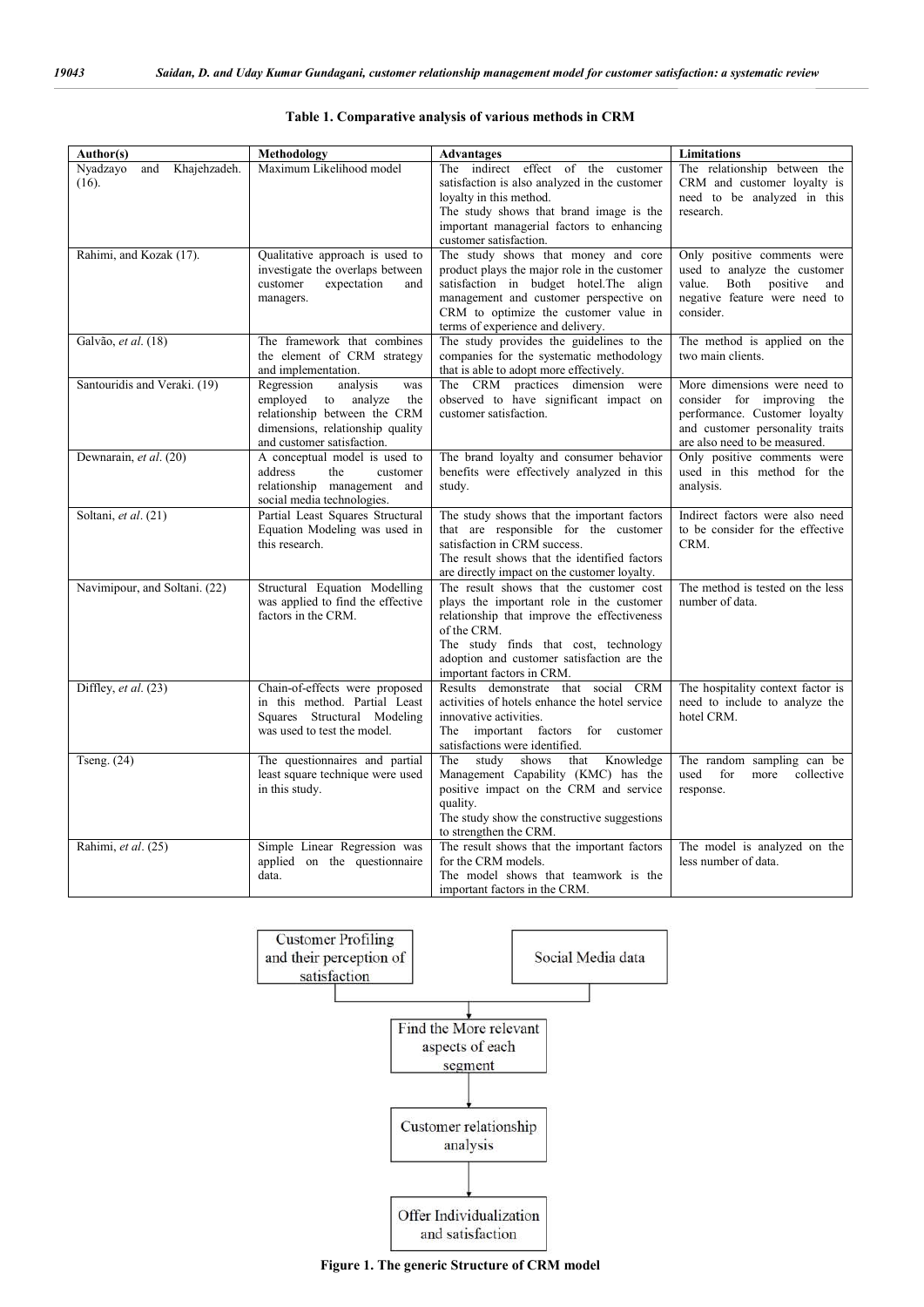the recent models in CRM is in section 3 and conclusion with problem statement is provided in the section 4.

**Reviews on CRM Model:** Customer relationship and their loyalty can be effectively maintained by the CRM model of the company. Many researches has been involves in analyzing the important factorsresponsible for the customer relationship with the companies.These methods involve in collecting the information in the form of questioners with customers and mangers. Some researches uses the social media data to analyze the word of mouth about the companies. The generic structure of the CRM model is shown in the Figure. (1). Haislip and Richardson, (11) implemented CRM model in the sample of firm and investigate the relationships. The study provides the evidence of CRM numerous benefits for the firm. The benefits such as operational performance, effectiveness, and earning predictions were achieved by this method. The regression technique can be applied to improve the performance of the analysis. Zerbino, *et al*. (12) investigate the potential impact of the Big data in the success of the CRM model.

A content analysis was used to investigate the consistency of the classifier and suggests the several changes in the critical success factors. The study shows that adopting the Big data improve the performance of the CRM model. The refinement method is need to apply to analyze the direct and indirect effect of the factors. Frempong, *et al*. (13) established a method to assess relationship among customer operant resources, online value co-creation and digital word-of-mouth in the Ghanaian waste collection industry. A structure questionnaires was used to collect data from customer from social media platforms. Hierarchical multiple regression was used to evaluate the factors in the CRM model and its impact. The result of the study guides the firm management to design appropriate strategic and educational program for the customer. The positive comments only consider in this model and negative comments are also need to include in the analysis.

Maecker, *et al*. (14) analyze the role of social media data in the CRM model and analyzed its effectiveness. The result indicates that social media interaction ease the upselling efforts and reduces the risk of churn. The study shows that customers who interact with brand on social media to be more profitable. The other factors of the CRM such as customer loyalty, satisfaction and cost are also need to be analyzed in the model. Keramati, *et al*. (15) presented a framework for measuring the performance of the CRM based on the detailed study of 32 Iranian Internet Service Provider (ISP) firms. The four important factor information is extracted to analyze the performance of CRM model. The Multi criteria decision Making are used to evaluate the CRM performance. The study result shows that learning and growth are the two important factors that improves other factors. The study shows that organization capital, customer retention factors and customer expansion process are essential in succeeding CRM model. Social media data can be used to improve the effectiveness of the CRM model.

**Comparative Analysis:** Marketing researchers analyze the importance of the customer loyalty and focus on increasing the long-term relationship with customers. The recent researches in the CRM were reviewed in this section to analyze the performance of the model. Table 1 provides the description about the various researches in the CRM.

## **CONCLUSION**

Important Factors in the business strategies were analyzed by the CRM model to provide suggestions for the managers. Many researches were carried out to analyze the CRM model to improve the customer satisfaction and loyalty. In this paper, the recent researches in developing CRM model were assessed to evaluate the performance of the model. Most of the model collect the information in the form of questionnaires to evaluate the CRM. The customer satisfaction and loyalty were also collected to examine the model performance. The limitations of the existing CRM models were discussed below.

- Most of the method were collect the information in the form of questionnaires to evaluate the performance of CRM. Social media data can be used to improve the effectiveness of the CRM model.
- Method in existing CRM model is evaluated in the less number of data and less number of customers. A method is need to be developed to handle the more number of data to provide effective analysis.
- Statistical model has been applied in the CRM model to analyze the relationship between the customer satisfaction and various factors. Regression technique provides the effective performance in analyze the factors and customer satisfaction.
- Some of the researches involves in applying the positive comments in the CRM model to assess the performance. The CRM model also need to consider the negative comments to improve the performance.

The paper shows that the limitations of the methodsare need to overcome for the effective performance of the model. An effective model is need to be developed for the effective CRM model for customer relationship.

## **REFERENCES**

- Ritter, T. and Geersbro, J., 2018. Multidexterity in customer relationship management: Managerial implications and a research agenda. Industrial Marketing Management, 69, pp.74-79.
- Yadollahinia, M., Teimoury, E. and Paydar, M.M., 2018. Tire forward and reverse supply chain design considering customer relationship management. Resources, Conservation and Recycling, 138, pp.215-228.
- Foltean, F.S., Trif, S.M. and Tuleu, D.L., 2019. Customer relationship management capabilities and social media technology use: Consequences on firm performance. Journal of Business Research, 104, pp.563-575.
- Talón-Ballestero, P., González-Serrano, L., Soguero-Ruiz, C., Muñoz-Romero, S. and Rojo-Álvarez, J.L., 2018. Using big data from customer relationship management information systems to determine the client profile in the hotel sector. Tourism Management, 68, pp.187-197.
- Anshari, M., Almunawar, M.N., Lim, S.A. and Al-Mudimigh, A., 2018. Customer relationship management and big data enabled: Personalization & customization of services. Applied Computing and Informatics.
- Miettinen, T. and Stenbacka, R., 2018. Strategic short-termism: Implications for the management and acquisition of customer relationships. Journal of Economic Behavior & Organization, 153, pp.200-222.